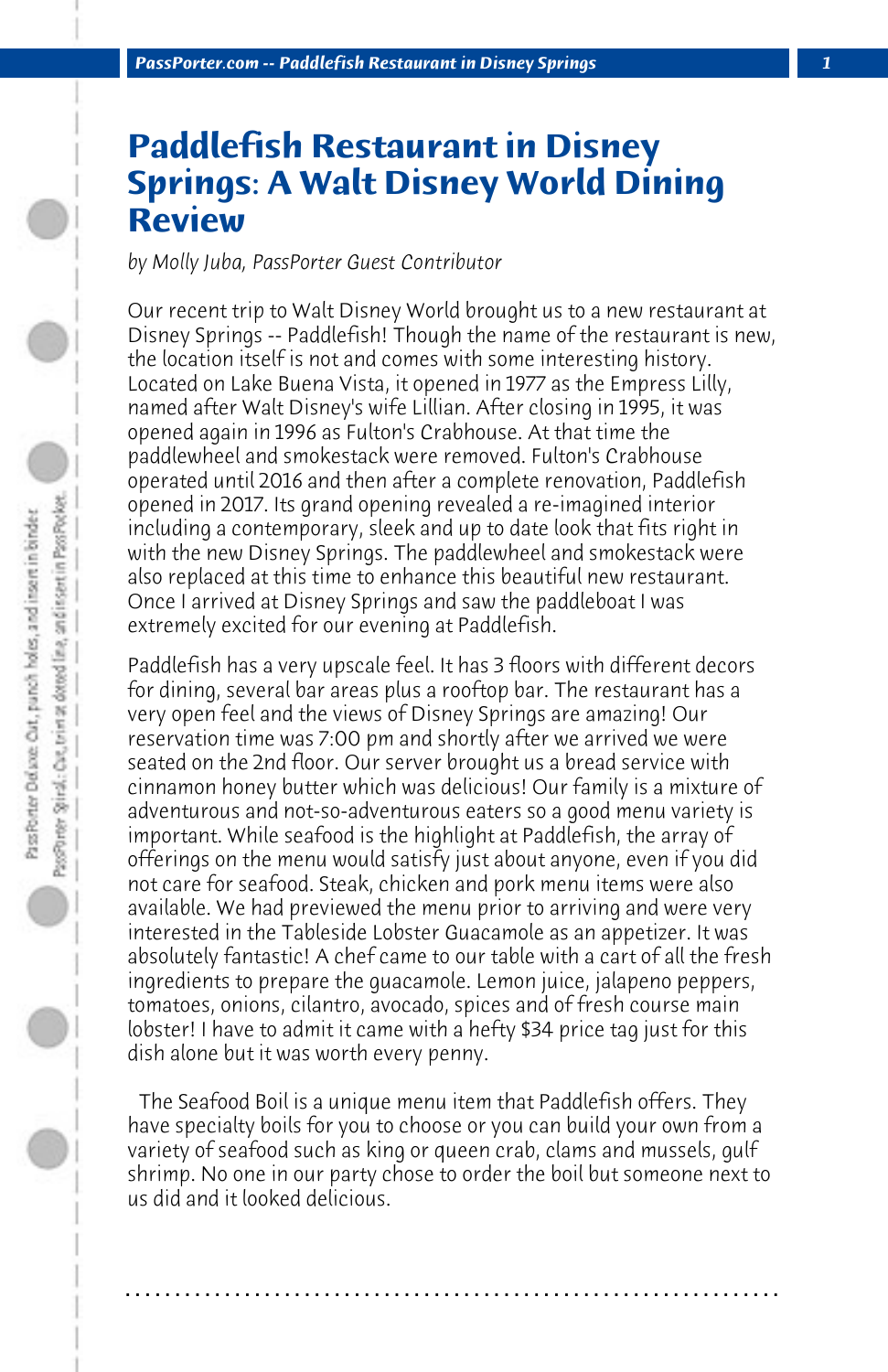Our party ordered three different entrees. I ordered the Snow Crab Legs with corn on the cob and new potatoes. My husband and daughter both ordered the Sea Bass with coconut milk, crab broth, tomato, peppers and ginger. My son had the Macadamia Nut Crusted Hawaiian Opah with red curry and fried rice. While the crab legs were good, they were not anything special (other than the fact that they WERE crab legs!) and next time I would chose try something different. My husband and daughter said the Sea Bass was fantastic! My husband was thrilled that the crab broth that accompanied his sea bass also included quite a few mussels! My less adventurous daughter did not care for the mussels. The menu did not indicate the mussels would be part of the meal and she would have made a different selection had she known. My son was delighted with the Hawaiian Opah.

Overall I would give the Paddlefish four out of five stars. I thought the food was fabulous and we all agreed that we would return again someday because there were many other menu items we were interested in trying. The Fish and Chips, Shrimp and Grits, and Black Cod en Papillote looked intriguing as well. I wasn't overly impressed with the service however. Our server was pleasant but not very efficient for a restaurant in this price range. Our table did not get cleared as dishes were finished. Drinks were only replenished upon asking or in one instance forgotten about completely. There was also an issue with the bill and charging our meal to our room account with a magic band. It was finally resolved but took a very long time.

 Paddlefish is definitely a higher end restaurant and the prices reflect that. Our bill for the lobster guacamole, four entrees, two sodas and one beer was \$231 plus tip. If you are considering using Disney Dining Plan credits, it is a Signature restaurant and therefore takes two table service credits per person. Our family used the dining plan this trip but paid for Paddlefish out of pocket. We really wanted to try it but decided our credits would have better value elsewhere. I really felt that the quality of the food was worth the price. The next time you are in the Disney Springs area I would highly recommend a stop at Paddlefish. My favorite of the evening was definitely the Tableside Lobster Guacamole with the tri-colored chips. The ambiance and decor were refreshing and the view of Disney Springs was fantastic. I hope you get a chance to visit!

*About The Author: Molly is a Disney fan and an Independent Travel Planner specializing in Disney vacations. She lives in Nashville ,Tennessee and is always looking forward to her next magical adventure. You can find her online at http://agents.travelleaders.com/mollyjuba.*

**. . . . . . . . . . . . . . . . . . . . . . . . . . . . . . . . . . . . . . . . . . . . . . . . . . . . . . . . . . . . . . . . . .**